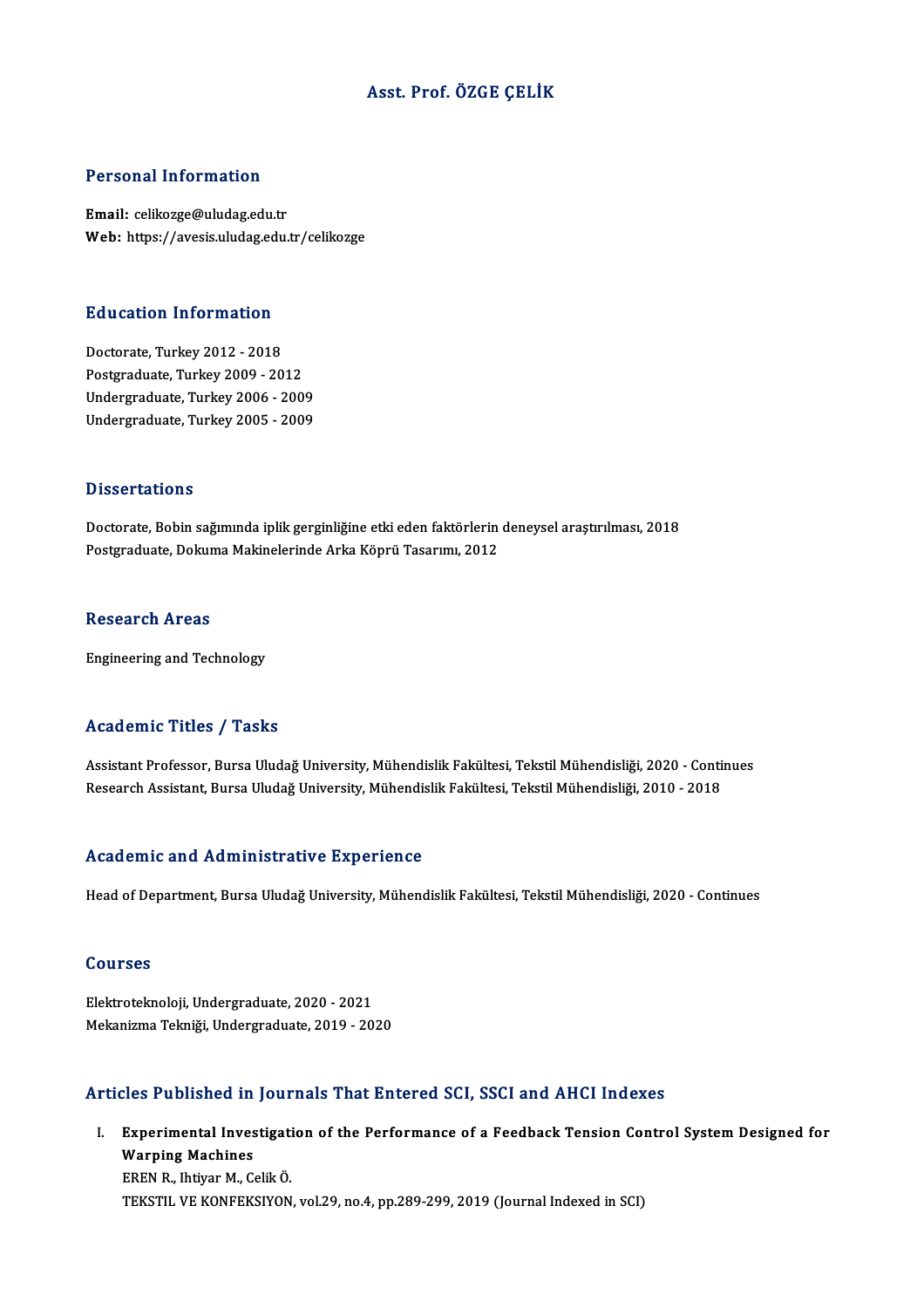II. Experimental investigation of effect of balloon length on yarn tension during unwinding Experimental i:<br>Celik Ö., EREN R.<br>INTERNATIONAL INTERNATIONAL JOURNAL OF CLOTHING SCIENCE AND TECHNOLOGY, vol.31, no.4, pp.495-509, 2019 (Journal Indexed in SCI) Celik Ö., EREN R<br>INTERNATIONA<br>Indexed in SCI)<br>Analysia of Ha INTERNATIONAL JOURNAL OF CLOTHING SCIENCE AND TECHNOLOGY, vol.31, no.4, pp.495-509, 2019 (Journal Indexed in SCI)<br>III. Analysis of Hardness Variations In Radial and Longitudinal Directions of Bobbins In Step Precision<br>Wind Indexed in<br>**Analysis<br>Winding**<br>Colik Ö-Fi Analysis of Hai<br>Winding<br>Celik Ö., EREN R.<br>TEKSTIL VE KON Winding<br>Celik Ö., EREN R.<br>TEKSTIL VE KONFEKSIYON, vol.29, no.1, pp.34-40, 2019 (Journal Indexed in SCI) Celik Ö., EREN R.<br>TEKSTIL VE KONFEKSIYON, vol.29, no.1, pp.34-40, 2019 (Journal Indexed in SCI)<br>IV. Experimental Investigation of the Relationship Between the Yarn Tension and Bobbin Diameter in<br>the Warning Presess. TEKSTIL VE KONFEKSIY<br>Experimental Investig<br>the Warping Process<br>Celik Ö. EREN B Experimental I<br>the Warping Pr<br>Celik Ö., EREN R.<br>EIPPES & TEVTU the Warping Process<br>Celik Ö., EREN R.<br>FIBRES & TEXTILES IN EASTERN EUROPE, vol.27, no.1, pp.23-31, 2019 (Journal Indexed in SCI) Celik Ö., EREN R.<br>FIBRES & TEXTILES IN EASTERN EUROPE, vol.27, no.1, pp.23-31, 2019 (Journal In<br>V. Mathematical analysis of motion control in sectional warping machines<br>FREN B. SÜVARİ E. Colik Ö. FIBRES & TEXTILES IN EAS.<br>Mathematical analysis of<br>EREN R., SÜVARİ F., Celik Ö.<br>TEYTILE PESEARCH JOUPN Mathematical analysis of motion control in sectional warping machines<br>EREN R., SÜVARİ F., Celik Ö.<br>TEXTILE RESEARCH JOURNAL, vol.88, no.2, pp.133-143, 2018 (Journal Indexed in SCI)<br>Measurement and analysis of winding thisk EREN R., SÜVARİ F., Celik Ö.<br>TEXTILE RESEARCH JOURNAL, vol.88, no.2, pp.133-143, 2018 (Journal Indexed in SCI)<br>VI. Measurement and analysis of winding thickness variations in sectional warping process TEXTILE RESEARCH JOURNAL, vol.88, no.<br>Measurement and analysis of windi<br>EREN R., Celik Ö., SÜVARİ F., Koksal S. A.<br>INTERNATIONAL JOURNAL OF CLOTUIN INTERNATIONAL JOURNAL OF CLOTHING SCIENCE AND TECHNOLOGY, vol.30, no.6, pp.772-783, 2018 (Journal Indexed in SCI) EREN R., Celik Ö., SÜVARİ F., Koksal S. A. INTERNATIONAL JOURNAL OF CLOTHING SCIENCE AND TECHNOLOGY, vol.30, no.6, pp.772-783, 2018 (Journal Indexed in SCI)<br>VII. MATHEMATICAL ANALYSIS OF WARP ELONGATION IN WEAVING MACHINES WITH POSITIVE<br>RACKREST SYSTEM Indexed in SCI)<br>MATHEMATICAL AN<br>BACKREST SYSTEM<br>Celik Ö. EPEN P MATHEMATICA<br>BACKREST SYS<br>Celik Ö., EREN R.<br>TEKSTIL VE KON BACKREST SYSTEM<br>Celik Ö., EREN R.<br>TEKSTIL VE KONFEKSIYON, vol.24, no.1, pp.56-65, 2014 (Journal Indexed in SCI)

Articles Published in Other Journals

rticles Published in Other Journals<br>I. Design And Realisation Of A Yarn Tension Sensor Using Strain Gauge Type Load Cells<br>FREN B. MUTLU N. CELIV Ö ERENR., MUTLUH.N., CELİKÖ.<br>ERENR., MUTLUH.N., CELİKÖ.<br>Uludağ University Jaumal of The Design And Realisation Of A Yarn Tension Sensor Using Strain Gauge Type Load Cells<br>EREN R., MUTLU H. N. , ÇELİK Ö.<br>Uludağ University Journal of The Faculty of Engineering, vol.24, no.2, pp.751-768, 2019 (Other Refereed Nat EREN R., N<br>Uludağ Un<br>Journals)

## <sub>Journais)</sub><br>Books & Book Chapters Ooks & Book Chapters<br>I. DOKUMA MAKİNELERİ<br>CELİKÖ

- I. DOKUMA MAKİNELERİ<br>CELİK Ö.
	-

DOKUMA MAKİNELERİ<br>ÇELİK Ö.<br>in: ITMA 2015 TEKSTİL MAKİNELERİ, ULCAY,YUSUF. TEKE, ŞENGÜL, Editor, Uludağ İhracatçı Birlikleri, Bursa,<br>pp.209,219, 2016 ÇELİK Ö.<br>in: ITMA 2015 TEK<br>pp.209-219, 2016

## pp.209-219, 2016<br>Refereed Congress / Symposium Publications in Proceedings

- efereed Congress / Symposium Publications in Proceedings<br>I. Kontinü Filaman İplikler İçin Sağım İşlemi Esnasında İplik Gerginliğinin Bobin Çapına Göre<br>Doğlajminin İngelemmesi rood dongrood / oy.m.<br>Kontinü Filaman İplikler<br>Değişiminin İncelenmesi<br>CELİKÖ İHTİVAR M. EREN Kontinü Filaman İplikler İç<br>Değişiminin İncelenmesi<br>ÇELİK Ö., İHTİYAR M., EREN R.<br>UCTEK 2010 Ulusal Gulunaya i Değişiminin İncelenmesi<br>ÇELİK Ö., İHTİYAR M., EREN R.<br>UÇTEK 2019 Ulusal Çukurova Tekstil Kongresi, Adana, Turkey, 26 - 27 September 2019, pp.55-63 CELIK Ö., İHTİYAR M., EREN R.<br>UÇTEK 2019 Ulusal Çukurova Tekstil Kongresi, Adana, Turkey, 26 - 27 September 2019, pp.55-63<br>II. The Effect Of Balloon Length On Yarn Tension Change During Unwinding Of Yarns Including Lyc
- UÇTEK 2019<br>The Effect O<br>Component<br>CELIV Ö-EDE The Effect Of Ba<br>Component<br>ÇELİK Ö., EREN R.<br>ICONTEY 2019 2n Component<br>ÇELİK Ö., EREN R.<br>ICONTEX 2019 2nd International Congress of Innovative Textiles, Tekirdağ, Turkey, 17 - 18 April 2019, vol.2,